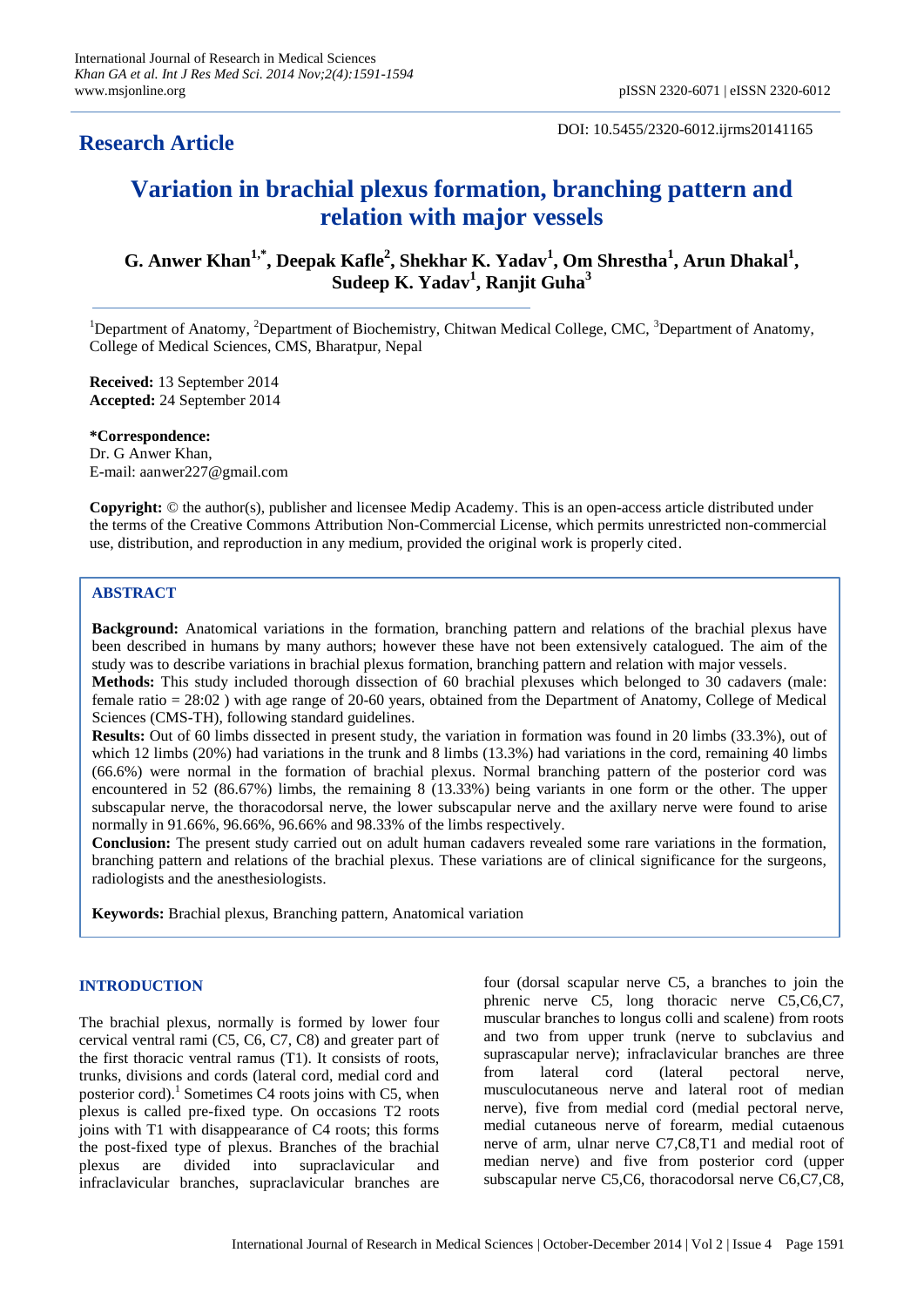lower subscapular nerve C5,C6, axillary nerve C5,C6, and radial nerve C5,C6,C7,C8,T1). 2

#### **METHODS**

The study comprised of 60 upper limbs which belonged to 30 adult human cadavers of known sex [male: female ratio 28:02], obtained from mortuary of the Department of Anatomy, College of Medical Sciences and Teaching Hospital, Bharatpur, Chitwan, during the period between March 2009 to October 2012. The cadavers used in the current study were serialized from 1-30 with the suffixes 'M' for male, 'F' for female, 'R' for right and 'L' for left. Ethical approval was granted by the (Institutional Review Committee) of College of Medical Sciences and Teaching Hospital, Bharatpur, Chitwan.

The limbs of all cadavers were meticulously dissected (axilla, arm, cubital fossa, forarm and palm). The brachial plexus was dissected and exposed according to the methods described by Romanes in Cunningham's Manual of Practical Anatomy. All its roots, trunks, divisions,

cords and branches were cleaned and the mode of their formation, branching pattern and relations with major blood vessels of upper limbs (especially axillary and brachial arteries) were observed and noted. In each cadaver, both the upper limbs were dissected to note whether the variation, if any, was present unilaterally or bilaterally. The distances were measured at different branches of posterior cord of brachial plexus from origin of the parent cord; a thread was kept along the length of that part and was marked with Indian ink at designated points. The thread which was thus marked was lifted off the dissection area and spread along a graduated metric scale to measure the length in centimeters scale. All findings with regard to the variations in the formation of trunks and cords of brachial plexus, distribution of the branches derived from the cords and anomalous relationship of trunks, cords and their branches with major blood vessels of the upper limb were documented and recorded. Statistical analysis was done wherever applicable.

#### **RESULTS**

#### **Table 1: Showing Sidedness (right and left) of variations of brachial plexus.**

| <b>Brachial plexus</b>          | <b>Right</b>     |                       |    |                | Left                     |      |               |                |
|---------------------------------|------------------|-----------------------|----|----------------|--------------------------|------|---------------|----------------|
|                                 | <b>Variation</b> | <b>Percent</b> Normal |    | <b>Percent</b> | <b>Variation Percent</b> |      | <b>Normal</b> | <b>Percent</b> |
| Formation of<br><b>Trunks</b>   | 7                | 23.4                  | 23 | 76.6           | 5                        | 16.2 | 25            | 83.3           |
| Formation of<br>Cords           | 5                | 16.6                  | 25 | 83.3           | 3                        | 10   | 27            | 90             |
| <b>Branching</b><br>pattern     | 5                | 16.6                  | 25 | 83.3           | 5                        | 16.5 | 25            | 83.3           |
| Relations with<br>blood vessels | $\Omega$         | $\Omega$              | 30 | 100            |                          | 3.3  | 29            | 96.6           |









From the experimental observation on cadaveric dissection of trunk we found that 40 limbs (66.6%) were normal regarding the formation. Among the limbs with variation 12 (20%) had variation in formation of the trunks and 8 (13.3%) had variation in formation of the cords. The majority of variations were observed in upper and middle trunks (8/12). Interestingly, 3 of the limbs had 4 trunks instead of usual 3 trunks. All these variations were noted in the left side, two in female (with approximate age of 30  $&$  45 years) and one in male (with approximate age of 30 years) cadavers.

From the observations after dissection of cords of the brachial plexus 1 limb, instead of having the lateral, medial and posterior cords, only two cords, anterior and posterior were present lateral to the axillary artery and the anterior cord was representing the fusion of lateral and medial cords. The variation was present in the left side of a 60 years male cadaver. Out of 3 limbs where presence of 4 trunks of brachial plexus was noted, 2 limbs (3.3%) revealed formation of the posterior cord by the union of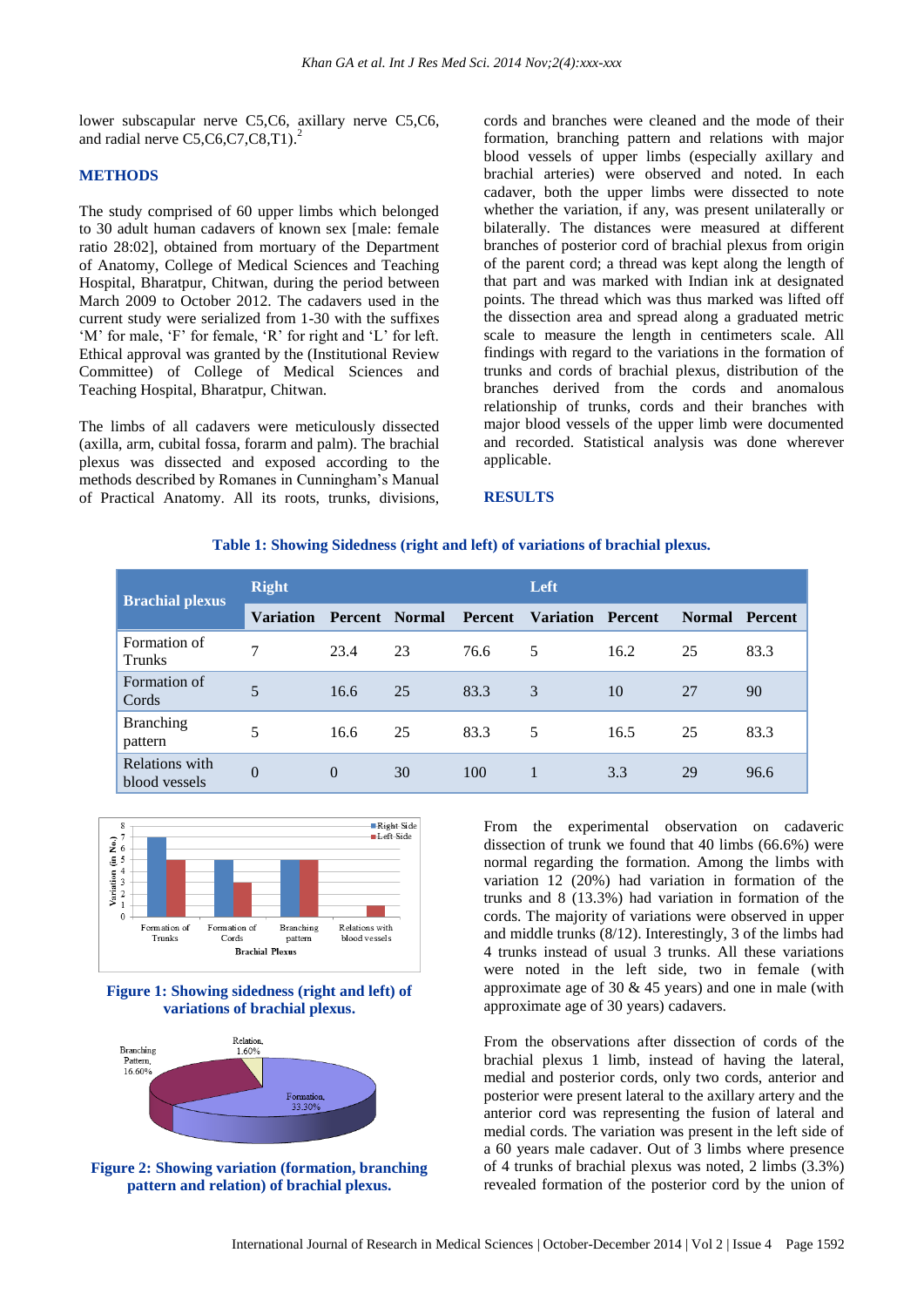the posterior divisions of the Ist, IInd and IIIrd trunks (root value- C5,C6; C7; C8 respectively; as whole of the IVth trunk (T1, T2) was continuing as the anterior division only, there being no posterior division) and in 1 limb (1.6%) the posterior cord was formed by the union of the posterior divisions of all the four trunks i.e., trunks I, II, III and IV (root value- C4,5,6; C7; C8; T1,T2 respectively). The aforementioned variations were noted on left upper limbs of two female and one male cadaver. Finally, the posterior cord was formed by the posterior divisions of the upper and middle trunks in 5 limbs (8.3%), all from right male cadavers.

Similarly, variations related to the branching pattern of brachial plexus were found only in relation to posterior cord of male cadaver, branching pattern of medial and lateral cord being normal in all cadavers. The normal branching pattern of the posterior cord was encountered in 50 (83.33%) limbs in the present study, the remaining 10 (16.66%) being variants in one form or the other.

In the present study some rare variations with regard to the relations of cords of brachial plexus, median and ulnar nerves with the third part of axillary artery and brachial artery were noted in the left upper limb (1.6%) of an adult male cadaver with approximate age of 55 years. All the three cords namely lateral, medial and posterior cords of brachial plexus were noted to be lateral to the third part of the axillary artery. It was also noted that they maintained the same relation with the first and second parts of axillary artery.

The ulnar nerve was noted to arise from medial cord at a lower level than usual overlapped by the junction of medial and lateral roots of median nerve. Furthermore, ulnar nerve was lateral to brachial artery instead of descending between axillary artery and axillary vein. Infact, ulnar nerve was found to be between the brachial artery medially and median nerve laterally.

#### **DISCUSSION**

Variations in the formation and branching pattern of the brachial plexus are common and have important clinical significance. However, the concurrent presence of variant muscles and vessels in intimate relationship with such variations of the brachial plexus can further complicate the clinical picture.

Common variations in the formation of brachial plexus, prefixed and postfixed plexuses, have been well documented. $3-6$  Variations in the formation of the trunks of the brachial plexuses have been reported.<sup>6</sup> An extensive study by Uysal et al., (2003) showed superior trunk not being formed in 1% of cases, inferior trunk not being formed in 9% of cases and formation of superior trunk by C4 and C5 roots and formation of inferior trunk by T1 and T2 roots.<sup>7</sup> Satheesha Nayak et al reported absence of middle trunk and variation in the formation of upper trunk by union of C5, C6 and C7 spinal nerves. $8$ 

The knowledge of variations in the formation of brachial plexus is very useful for a wide variety of specialist such as anatomists, radiologists, anesthesiologists, neurosurgeons and orthopedics surgeons.<sup>9</sup>

In the present study, all variations related to the branching pattern of brachial plexus were found only in relation to posterior cord, branching pattern of medial and lateral cords being normal in all cadavers. Kerr<sup>10</sup> had come across such a variant origin in 25.4% of his dissections and Fazan et al<sup>10</sup> & Ballesteros and Ramirez<sup>12</sup> had come across such a variant origin in 59% and 50% of their dissections. No explanations can be given for such a wide discrepancy. Fazan et  $al<sup>11</sup>$  reported this variation to be more in males and on left side and same was found in present study also.

Normally, the three cords (medial, lateral and posterior) of brachial plexus enter the axilla and are arranged according to their names around second and third part of axillary artery. But in the first part of axillary artery the relations are different, the lateral and posterior cords lie lateral to the axillary artery whereas the medial cord lies behind the axillary artery.<sup>1</sup> The lateral root of median nerve (LRM) coming from the lateral cord (C5, C6, C7) of brachial plexus and medial root of median nerve (MRM) coming from the medial cord (C8, T1) of brachial plexus join to form the median nerve trunk which lies anterior to the third part of the axillary artery. Before joining the lateral root, the medial root passes obliquely in front of the third part of axillary artery. Ulnar nerve (C7, C8, and T1) is a branch of the medial cord. In the axilla the ulnar nerve descends between the third part of axillary artery and axillary vein and lies on a more posterior plane than the medial cutaneous nerve of forearm. <sup>1</sup> The variations in the formation, branching pattern and relation of the brachial plexus with major blood vessels of axilla and arm are common and have been reported by several investigators.<sup>13,10,14-18</sup> These variations as noted in the present study can be explained on the basis of embryogenic development.

*Funding: No funding sources Conflict of interest: None declared Ethical approval: Not required*

#### **REFERENCES**

- 1. Standring S, Ellis H, Healy JC, Johnson D, Williams A, Collins P et al. Gray's Anatomy. In: Pectoral girdle, shoulder region and axilla.  $39<sup>th</sup>$  ed. Elsevier Churchill Livingstone. Philadelphia. 2005; p. 846-8.
- 2. Datta AK. Essentials of Human Anatomy- Superior and Inferior Extremities. In: The Axilla.  $4^{\text{th}}$  ed. Current Books International. Kolkata. 2009. p. 49-52.
- 3. Matejcik V. Aberrant formation and clinical picture of brachial plexus from the point of view of a neurosurgeon. Bratisl. Lek. Listy. 2003; 104: 291–9.